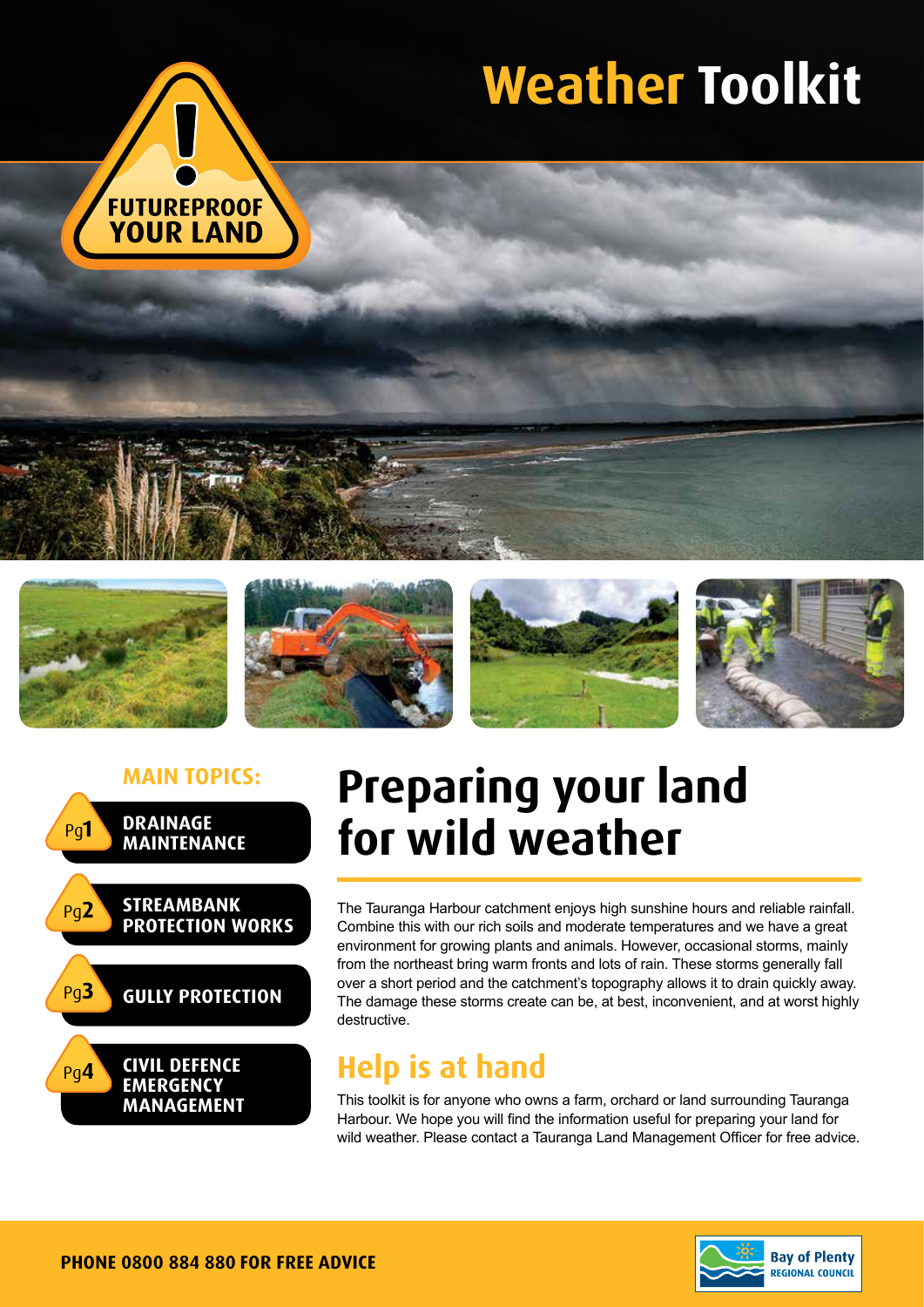## **Drainage maintenance:**  your first line of defence.

### **Drains**

The purpose of a farm drain is to lower the water table to a level that provides optimum soil conditions for growing plants. They need regular cleaning in order to maintain an optimum water table and manage volume and flow during heavy rain fall. There are some negative effects of drain cleaning such as increased sediment disturbance, removal of habitat for native fish species and introducing toxins from herbicides.

#### **PLAN FOR THESE**

- Carry out regular inspections of drains. Clear obvious blockages, including those from the inlet and outlet of culverts.
- Clean out farm drains only as required to maintain the water table. Depending on the adjacent land use, a clean-out might only be required every five years.
- Consider doing 10-20m lengths at a time or only digging out one side at a time so that half the drain remains undisturbed.

#### **MAKE USE OF THESE**

- Leave spoil far enough from edge of drain so any native fish removed can re-enter the drain.
- Re-establish grass on exposed banks.
- Establish a buffer zone of at least 1m at the top of the drain and fence to exclude stock. This will help protect the drain from treading damage and filter sediment from overland flow.

#### **AVOID THESE**

- Excavation during peak fish spawning and migration and bird nesting periods (see a Land Management Officer for more information on these periods).
- Using herbicides, but if you do then do not spray herbicide across open water.



*Photo: Near sea level, this drain struggles to cope with a high water table.*

### **Streams**

Streams are an important part of the drainage system on your property and should be inspected for potential drainage issues. Debris blockages or log jams can cause erosion as water flows around them. They may also create havoc for you and your downstream neighbour if they let go in large storm events.

#### **PLAN FOR THESE**

- Regular stream inspections to identify potential issues.
- Felling old trees that will otherwise collapse into the streambed. These should be felled away from the stream and may require expert operators in machine assisted felling techniques.
- Use appropriate plant species when establishing riparian vegetation.

#### **MAKE USE OF THESE**

- Land Management Officers who can provide advice and solutions for managing your stream.
- Bay of Plenty Regional Council funding support for riparian management.

#### **AVOID THESE**

- Carrying out any works with a machine in a stream without proper authority.
- Locating farm infrastructure within the riparian margin, including buildings and shelterbelts.



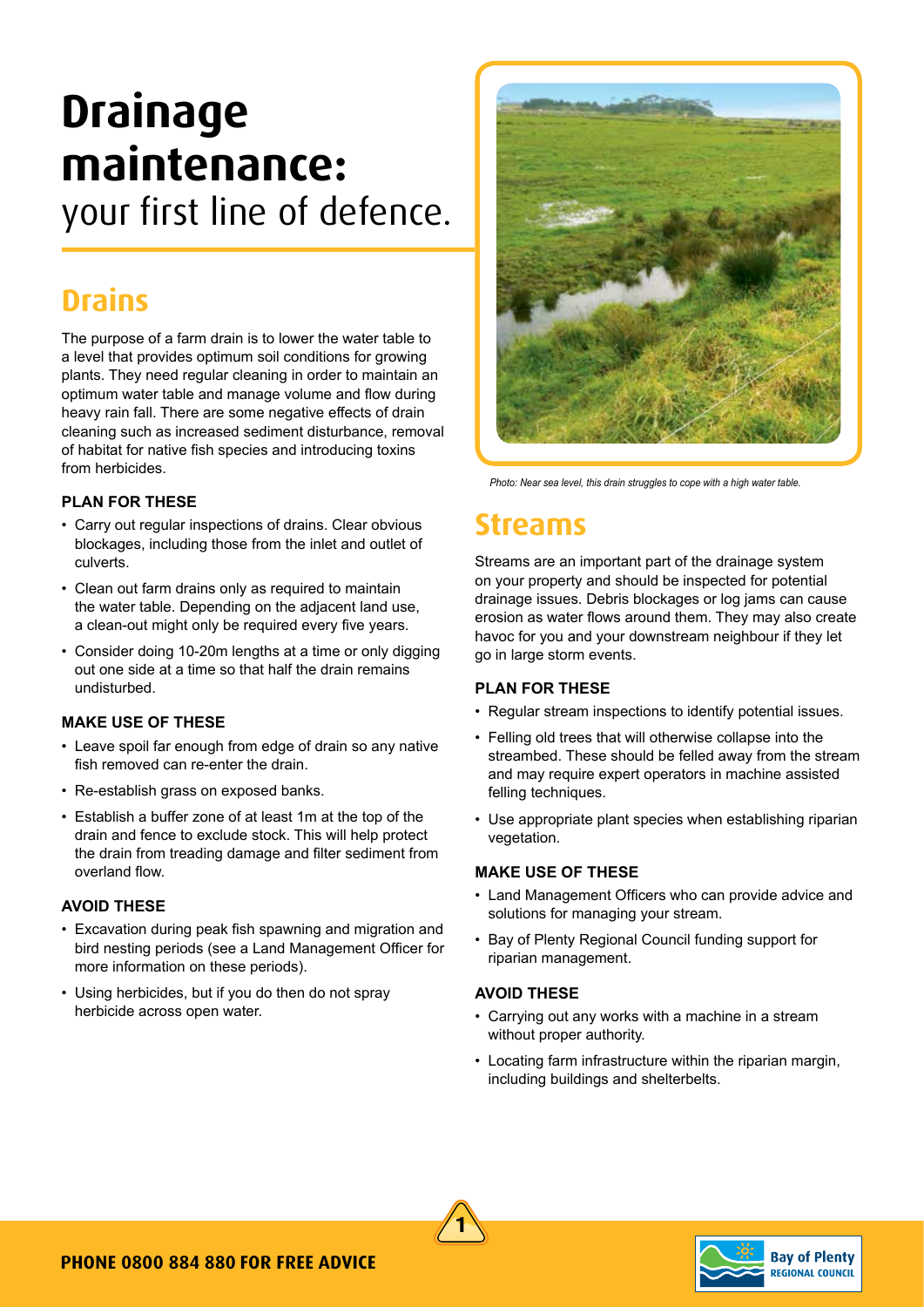## **Streambank protection works**

### **What does this mean?**

It means protecting your riparian margin from erosion by water. The main reason you would consider this is to protect farm infrastructure and your investment in the land itself. The power of Mother Nature during a flood can be frightening. If you prepare in advance you stand a better chance of reducing the clean-up cost to your business. Farms at higher elevation do not often become inundated but may still experience streambank erosion during heavy rain.

Aside from any localised damage, a significant amount of soil can be lost downstream and into the harbour from streambank erosion. No one wants to see their expensive fences, water pumps, stream crossings, power cables, water supply and livestock ending up in our prized toanga – Tauranga Moana!

#### **PLAN FOR THESE**

- If you haven't already then gather as much information about how your stream reacts at different rain fall levels. If you are unsure, ask your neighbours where the flood levels have reached in the past.
- Use this reference to plan for productive use of this floodway. Keep expensive or vulnerable infrastructure, machinery or crops out of this zone.
- Choose a suitable fence type for excluding stock from the stream. A nine wire post and batten fence in low lying areas will often gather flood debris and collapse. A permanent electric fence will allow flood water to pass under or through and if required the cost of replacement or repair will be less.
- Check your stream regularly for built up material, such as log jams, gravel or rubbish that may redirect stream flows and cause erosion.
- Create a buffer zone around your stream and allow grasses and occasional woody vegetation, preferably native species, to grow. The ground cover and root systems they provide will help bind the soil.
- Removing older soil conservation trees such as crack willow and replacing with modern hybrids.



*Photo: Constructing rock structure to protect farm bridge access.*

#### **MAKE USE OF THESE**

- Check your local weather forecast for heavy rainfall events.
- Use Bay of Plenty Regional Councils live monitoring website for up to date data on rainfall. Visit www.monitoring.boprc.govt.nz
- Local knowledge on flood levels, particularly check with landowners that have been there a long time and local iwi and hapu.
- Land Management Officers who can provide advice and support to repair or protect against streambank erosion. We can also advise on hard engineering options such as rock revetment.

#### **AVOID THESE**

- Using farm rubbish, clean fill, or green waste to repair streambank erosion.
- Realigning the streambed as this often just shifts the issue.
- Using machinery in the bed of a stream without proper authority.
- Grazing the streambank.



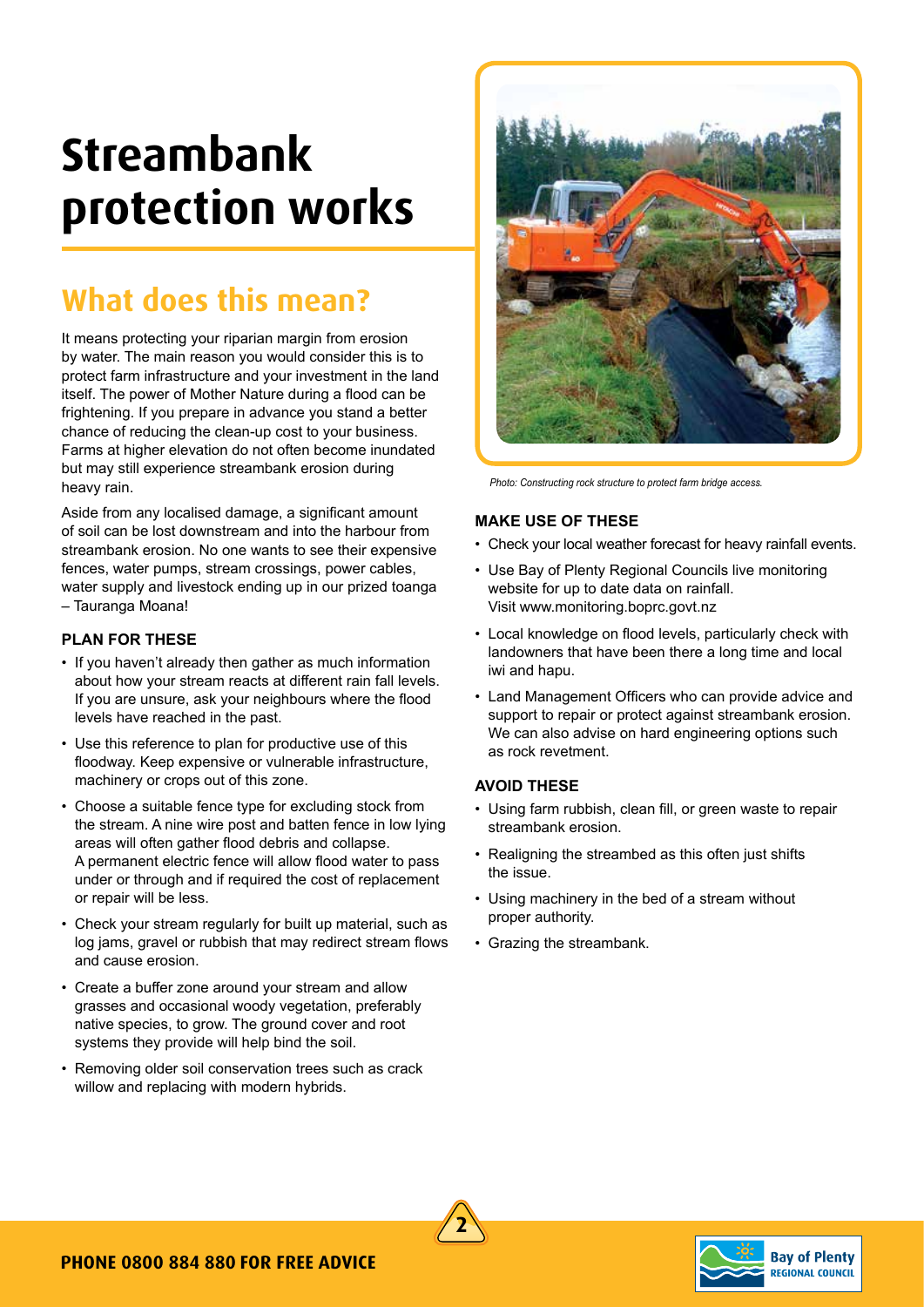

## **Gully protection**

## **What's in a gully?**

Gullies are the areas at the bottom of two hills that form long and often narrow valleys. The soil type generally consists of the material that has eroded off the adjacent slopes. They are often fertile, well drained and generally protected from wind, making them ideal for pastoral land use. Gullies concentrate overland flow during rainfall and because of the unconsolidated soil types they're particularly vulnerable to fluvial erosion.

#### **PLAN FOR THESE**

- Restrict stock camping areas on the gully floor by locating water supply to the lower slopes or side of gully out of the water flow. This will reduce bare ground and keep the grass cover intact and reduce scouring by water.
- Plant open-spaced soil conservation trees. A good example is deciduous species such as poplars that provide shade in the summer, fodder in the autumn and hold the soil together when it rains.
- Stock safety. Shift stock from gully floors if heavy rain is forecast.
- If small water channels begin to form consider recontouring to ensure overland flow is spread evenly across the floor.
- Regularly inspect for deeper water channels. These can quickly develop into permanent gullyhead erosion features that are difficult to manage.

#### **MAKE USE OF THESE**

- Soil conservation trees.
- Detention dams or low bunds to slow water velocity and control release.



*Top photo: A storm front moves over the Western Bay of Plenty. Source: Andy Belcher. Bottom photo: This is a typical gully system with very steep sides.* 

- Include mat-forming pasture species in your seed mix. Consultation with your seed merchant will enable the best selection for the site conditions. Maintain a healthy pasture sward.
- Regional Council Land Management Officers can help identify potential issues in your gully systems. If you already have a gullyhead feature they can also provide assistance to help you manage this.

#### **AVOID THIS**

- Raised roads or tracks across the flow of the gully are potential dams and water control needs to be carefully installed.
- Overgrazing the gully floor will reduce ground cover, slow down regrowth and increase erosion potential. Pugging by heavy stock will reduce infiltration of water into the soil and increase run-off.



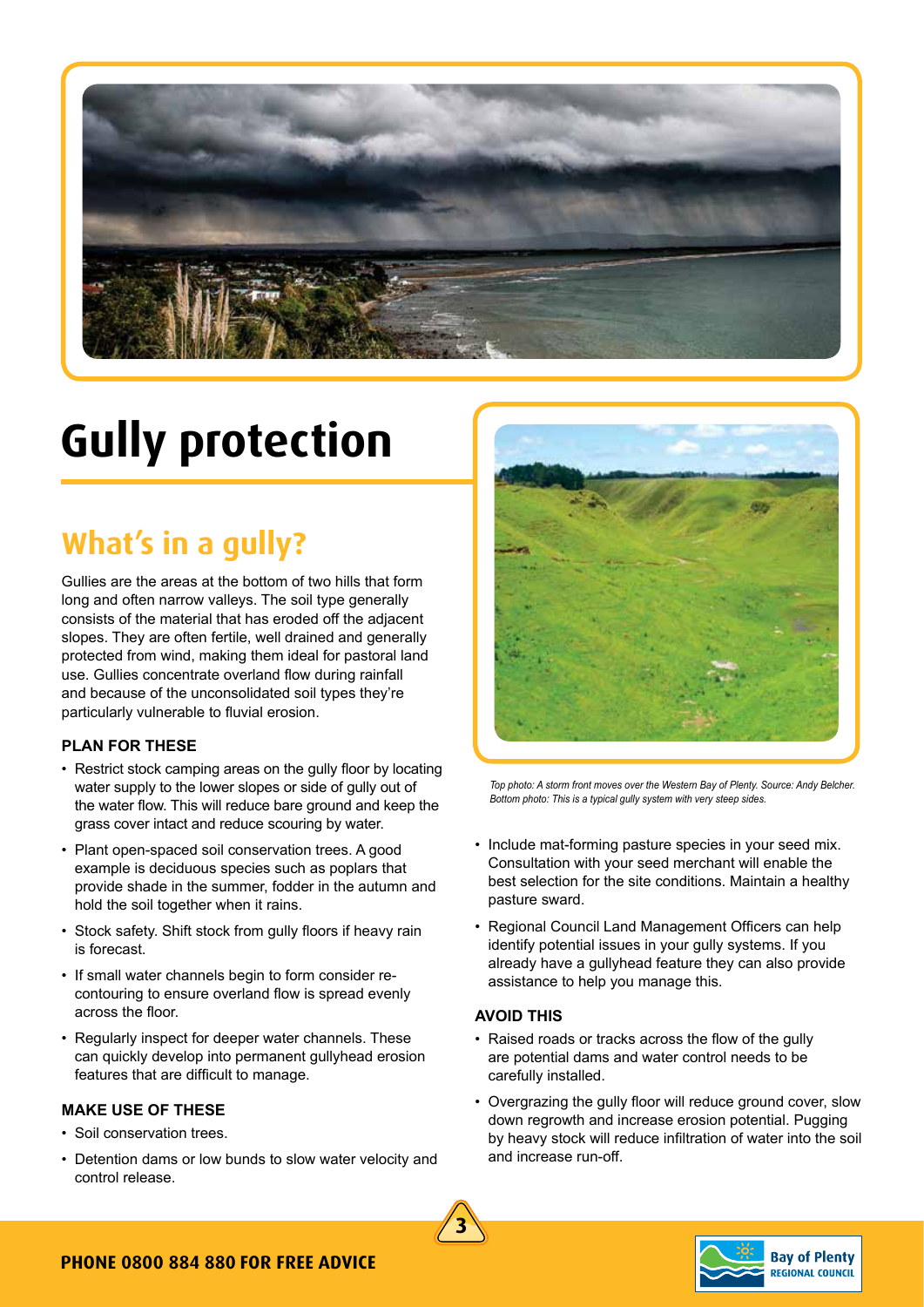## **Civil defence and emergency management**

### **Have you got an emergency management plan?**

Many disasters will affect essential services and possibly disrupt your ability to travel or to communicate with each other. You may be confined to your home or forced to evacuate your community. Emergency services may take time to reach you. This is an important time to plan to look after yourself and your loved ones for at least three days. Visit www.getthru.govt.nz for more details and a template plan that can be filled out and agreed to.

#### **PLAN FOR THESE**

- Emergency survival items and getaway kits. These will contain several items that you will need for immediate comfort, first aid, food and water and communication.
- Evacuation. You should have several options for evacuation routes. Use routes specified by local authorities.
- If you have livestock, evacuate your family and staff first. If there is time, move livestock and domestic animals to a safer area. Know which paddocks are safe from floodwaters, landslides and power lines. Ensure they have food, water and shelter. Remember the responsibility for animal welfare remains with you as the owner.
- If your farm access relies on a stream or river crossing, ensure you can still reach livestock if the crossing is impassable.

#### **MAKE USE OF THESE**

- Battery powered radio tuned into your local station will provide regular updates.
- Live Bay of Plenty Regional Council flood monitoring on the website.
- Find out from your local district council if your house or property is at risk of flooding.
- Keep your insurance policy up to date and that you have sufficient cover.
- Prepare for earthquakes by identifying safe areas and securing heavy items of household furniture.



*Photo: Bay of Plenty Civil Defence team preparing for flooding.*

means of providing warmth and hot meals during sustained power outages.

- Have material handy for repairing windows such as tarpaulins, boards and duct tape.
- Check for potential landslides. Signs may include small slips at the bottom of cliffs, sticking windows or doors, gaps in joins, new cracks or bulges in the ground, tilting trees, retaining walls or fences.

#### **AVOID THESE**

- During storms, avoid walking around outside and driving unless absolutely necessary.
- Food or water that has been contaminated by floodwater.
- Stay out of damaged areas; look out for fallen power lines or broken gas mains.
- Use the phone only for short essential calls to keep lines free for emergency services.

### **Resources**

*www.getthru.govt.nz www.bopcivildefence.govt.nz*